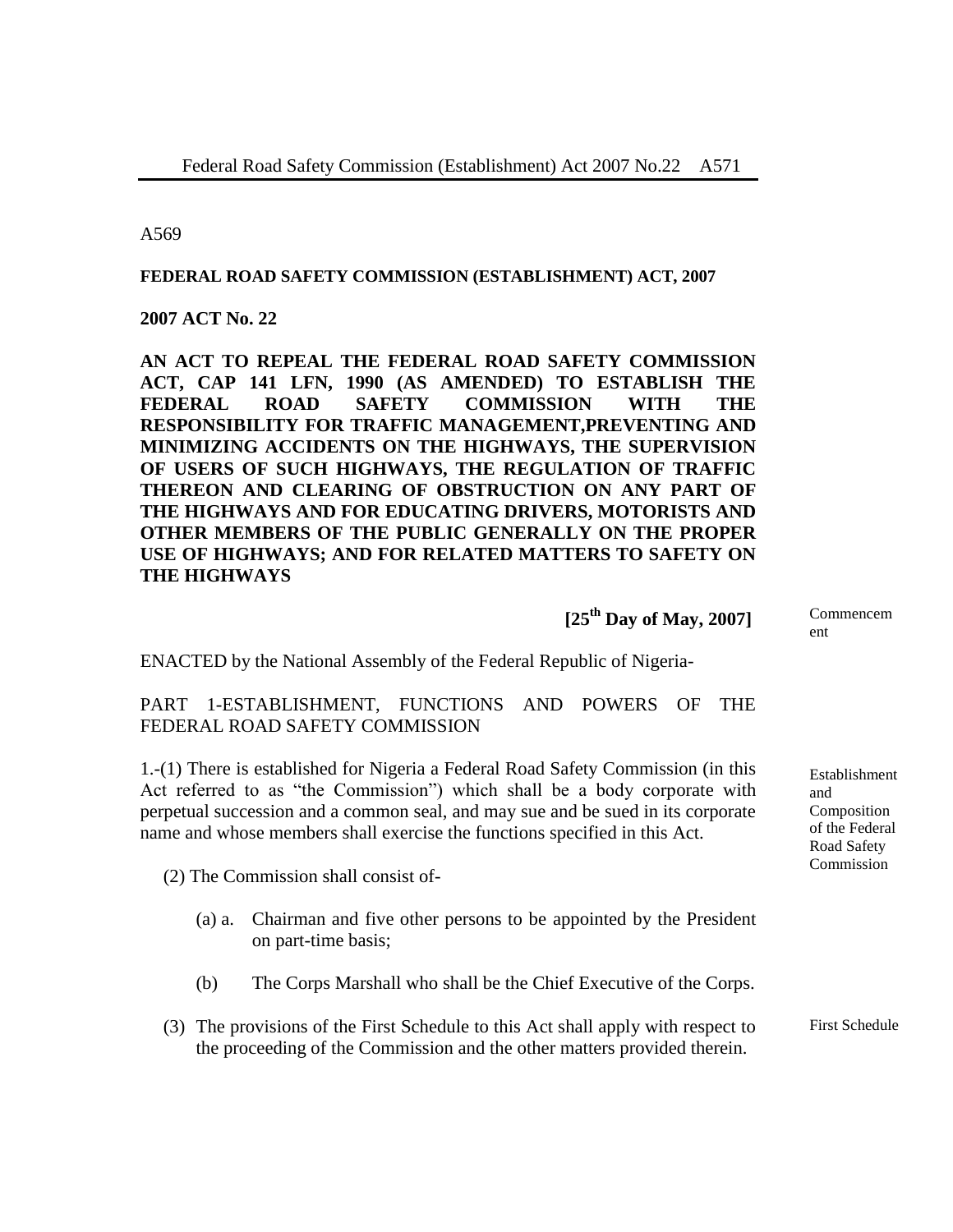- 2- (1) Subject to subsection (2) of this section, a member of the Commission, other than ex-officio member, shall hold office for a period of four years.
	- (2) Notwithstanding anything to the contrary in the letter by which he is appointed, a member of the Commission other than an ex-officio member, may at any time resign his appointment by writing under his hand, a letter addressed to the President, and the membership of the person concerned shall terminate on the date of receipt of the letter of resignation.
	- (3) The President may at any time remove a member from office if in his opinion it is in the interest of the Commission or of the nation for such member to be removed from the Commission.

|  |  |  |  | 3. The Commission shall be charged with the responsibility for- |  |
|--|--|--|--|-----------------------------------------------------------------|--|
|--|--|--|--|-----------------------------------------------------------------|--|

- (a) policy making;
- (b) appointing suitable persons as;
	- (i)Deputy Corps Marshals;
	- (ii)Assistant Corps Marshals;
	- (iii)Corps Commanders;
	- (iv)Deputy Corps Commanders;
	- (v) Assistant Corps Commanders;
	- (vi) Chief Route Commanders;
	- (vii) Superintendent Route Commanders;
	- (viii) Route Commanders;
	- (ix) Deputy Route Commanders;
	- (x) Assistant Route Commanders;
- 4. The Commission may, subject to such conditions as it may think fit, delegate any of its powers under this Act to any of its members or to the Corps Marshal or to any member of the Corps.
- 5. The Commission may make regulations generally for the carrying out of the
	- a) Rank
	- b) hours of duty and leave of members of the Corps
	- c) The procedure and terms of appointment of members of the Corps
	- d) Subject to the provisions of this Act, the qualification for appointment of members of the Corps or any rank and the procedure for promotion to any rank;
	- e) The maintenance of discipline among members of the Corps;
	- f) The establishment, investigation and certification of driving school;
	- g) Designing and production of driver's licence and vehicle number plates to be used by various categories of vehicles;

Tenure of Office of members of the Commission

Responsibiliti es of the Commission

Delegation of powers

Power to make Regulations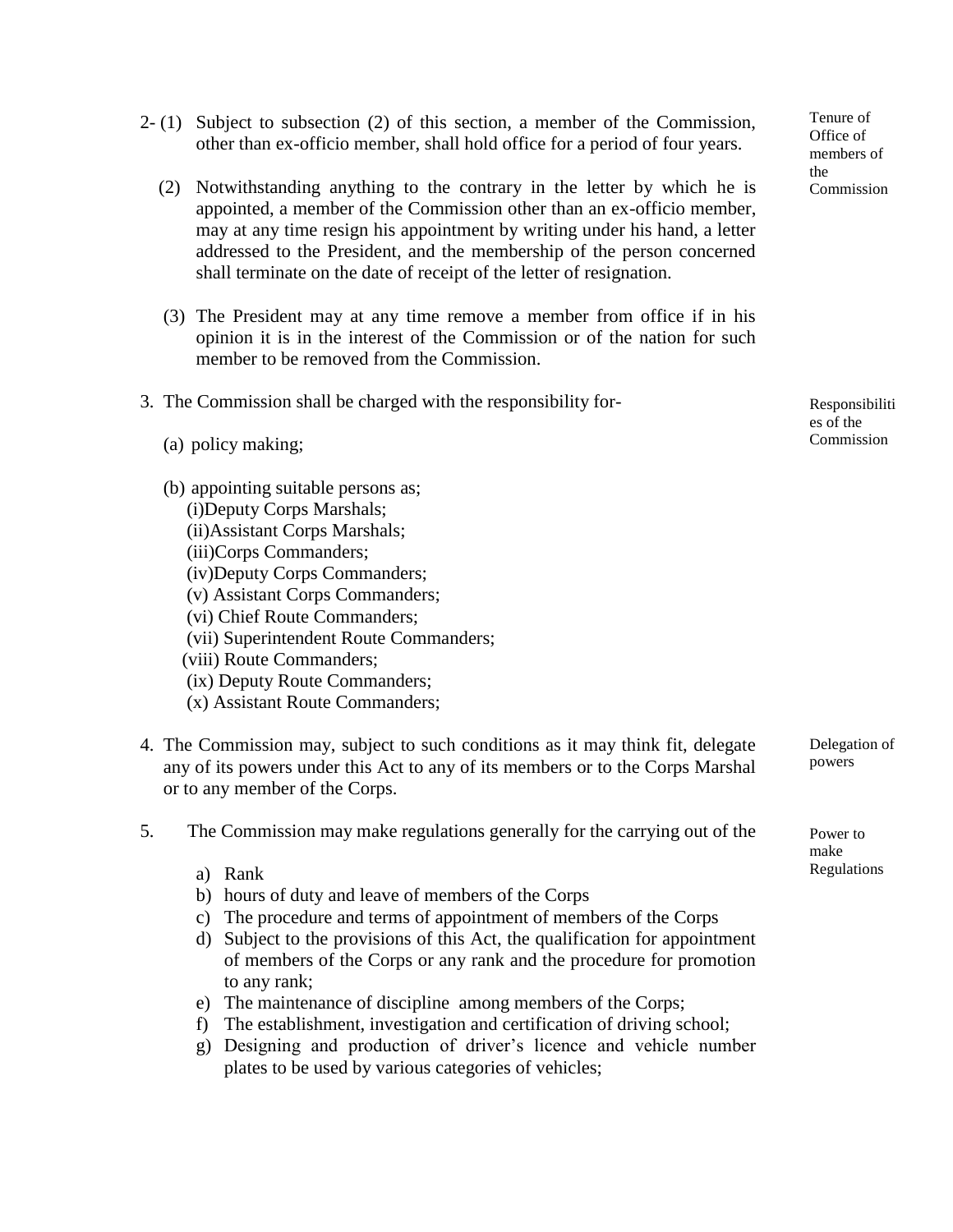- h) Registration, licensing, road worthiness of vehicles, driver's licenece, use of expressways, use and construction of vehicle highways codes and in general on human, vehicular and environmental factors to make the highways safe;
- i) establishment of road side clinics for the treatment accident victims;
- j) establishment and regulation of ambulance services;
- k) the speed which motor vehicles of any class or description may be driven either generally on any specified highways or within a defined area;
- l) the construction of motor vehicles and trailers, and in particular make regulations with respect of the following matters:-
	- (i) the width, height and length of motor vehicles and trailers and the load carried thereby, the diameter of wheels, and the width, nature and condition of tyres of motor vehicles and trailers;
	- (ii) the emission of smoke and visible vapour, sparks, ashes and grits,
	- (iii)excessive noise of vehicles;
	- (iv)the minimum laden weight of motor vehicles and trailers, the maximum weight to be transmitted to the road or any specified area thereof by a motor vehicle of trailer of any class or description or any part or parts of such a vehicle or trailer in contact with the road and the conditions under which the weights may be required to be tested.
	- (v) the particulars to be marked on motor vehicles and trailers,
	- (vi) the towing or drawing of vehicles by motor vehicles,
	- (vii) the numbers and natures of brakes, and any device for ensuring that brakes, silencers and steering gear are efficient and kept in proper working order,
- (viii) the appliances to be fitted for signaling the approach of a motor vehicle or enabling the driver of a motor vehicle to become aware of the approach of another vehicle from the rear, or for intimating any intended change of speed or direction of motor vehicles, and the use of such appliance, and for ensuring that they are efficient and kept in proper working order, and
- (ix) for prohibiting the use of appliances fitted to motor vehicles for signaling their approach, at any time, or in any specified part of a highway.
- (m) the supervision of the user of highways;
- (n) the restriction or exclusion of type or class of vehicles;
- (o) the restriction of the use of highway by any breed of animals;
- (p) the line to be kept on a highway and the direction to be followed by vehicles;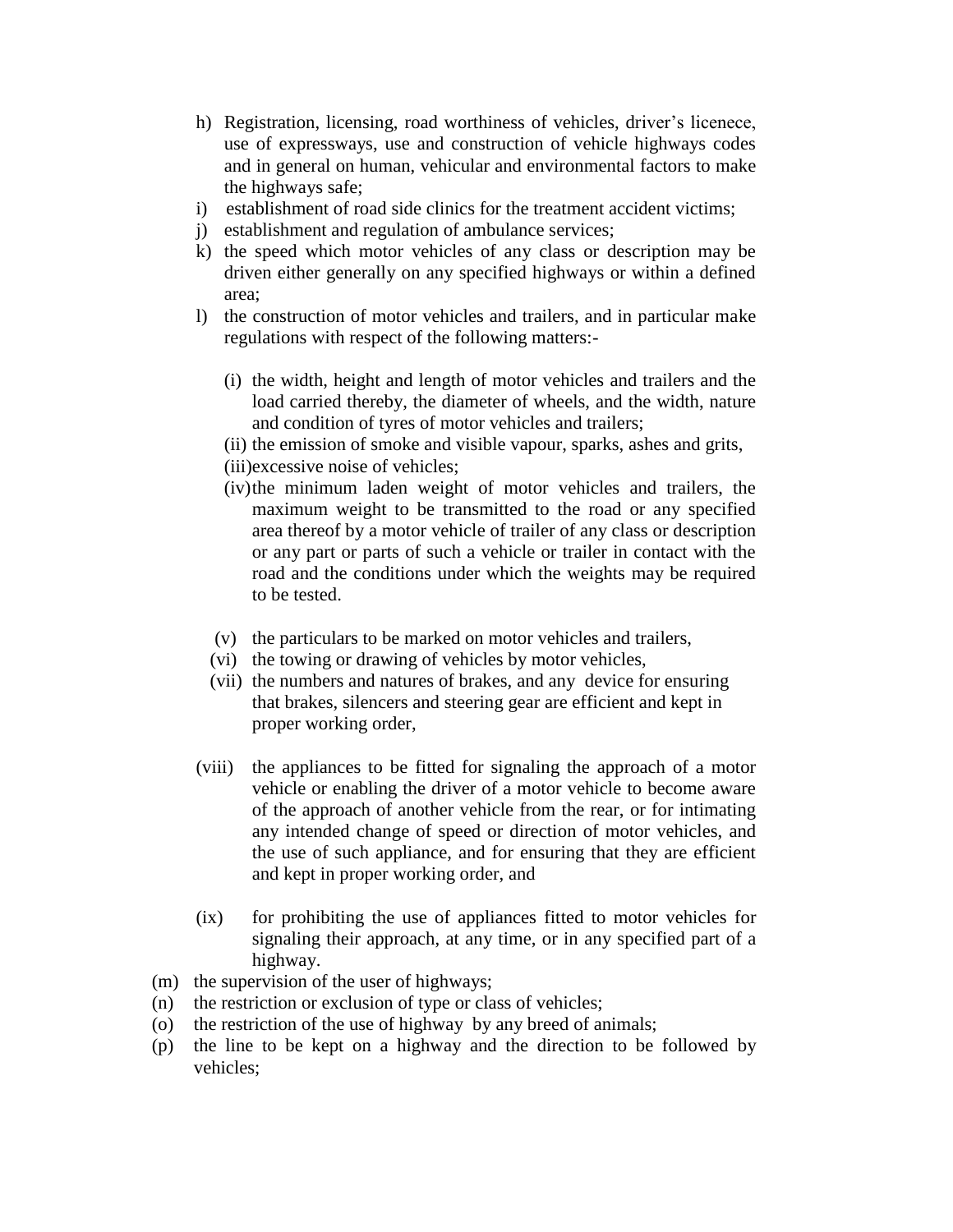- (q) the prohibition of parking or waiting on, or, as the case may be, for prescribing specified parking or waiting places, and the provision of space reasonably required for vehicles approaching or leaving premises adjoining a highway;
- (r) generally ensuring the uninterrupted flow of vehicular and pedestrian traffic;
- (s) implementation of highway regulations made by the States and the Federal Capital Territory, Abuja in respect of the proof of ownership of a vehicle registration and such other matters pertaining to making the highways safe;
- (t) with the approval of the National Assembly, regulation fines payable by offenders; and
- (u) on-road safety matters.

**6** (1) The President may give directive of the general or a special character to the Commission relating to the performance by the Commission of any or all of its functions under this Act or the policy to be followed by the Commission in the exercise of its functions and the Commission shall comply with and give effect to such directives.

 (2) The Commission shall furnish the President with such information and returns relating to its current and proposed activities as the President may, from time to time, require and the Commission shall give to the President all facilities for verifying the information or returns so furnished.

**7** (1) There shall be a Corps Marshal of the Corp who shall be appointed by the President and who shall be a person possessing sound knowledge or ability in the organization and administration of road traffic and road safety matters.

- (2) The Corps Marshal shall be the Chief Executive of the Corps and shall, without prejudice to delegate in appropriate circumstances, be exclusively responsible for the execution of the policies and decisions of the Commission and for carry into effect the day-to-day activities of the Corps.
- (3) Without prejudice to the provisions of subsection (2) of this section, the Corps Marshal shall-

(a) exercise general supervision and control over members of the Corps and the other staff of the Commission including Special Marshals;

(b) direct the activities of members of the Corps and of the officers and servants of the Commission;

Directives of the President

Appointment of Corps Marshal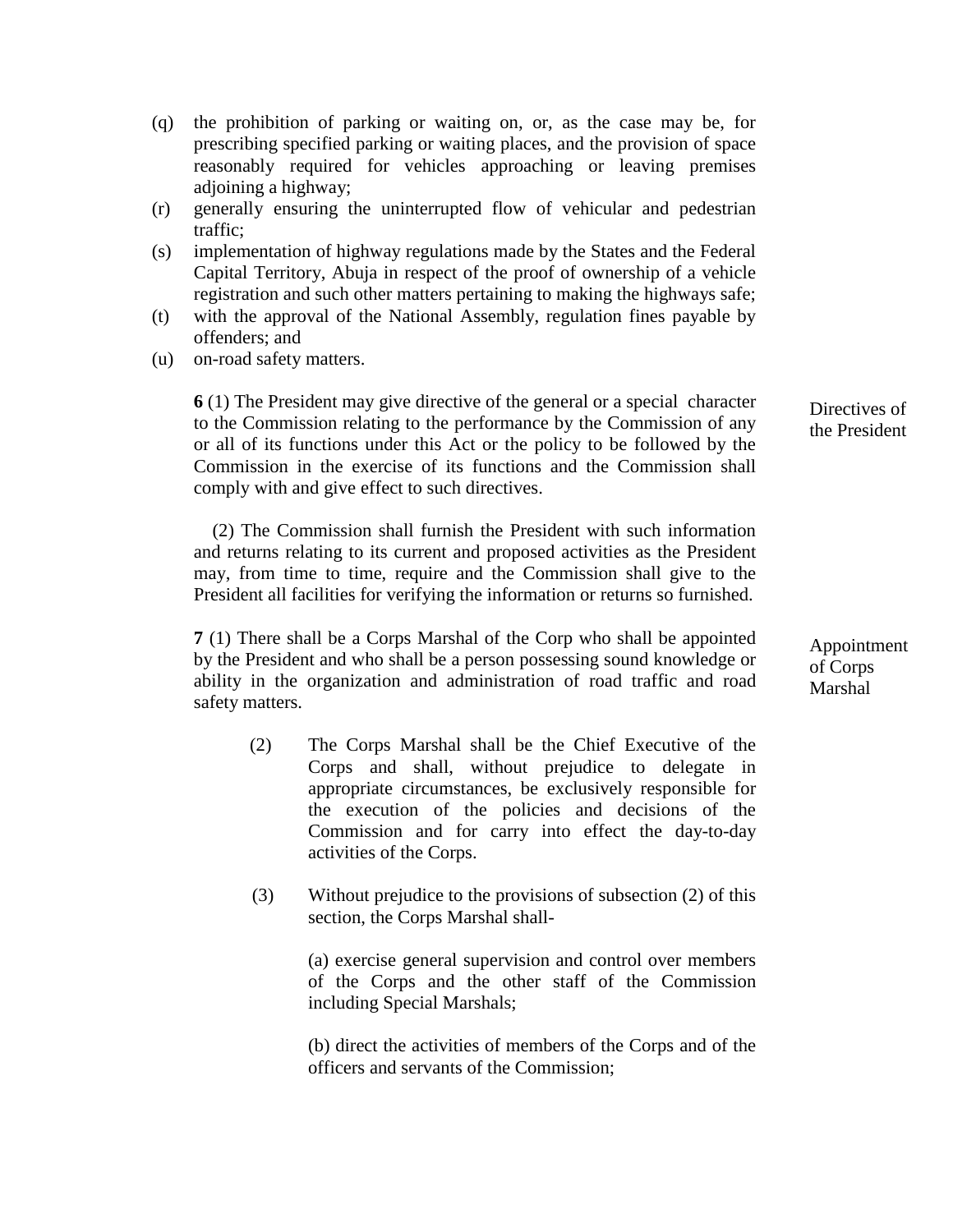(c) manage the Commission's financial affairs-

(d) deploy the human and material resources of the Commission in such manner as will best ensure the attainment of aims and objectives of this Act; and

(e) appoint Marshals and other servants or agents of the Commission.

8. The Funds of the Commission shall consist of-

(a) such funds as budgetary allocations, trust funds, subventions, grants-in-aid and loans as may ,from time to time ,be made by the Federal Government;

(b) such sums or property which may ,from time to time by way of loans or grants and gifts accrue to the Commission from any other Government ,non Governmental bodies or individuals; and

(c) other monies received by the Commission which may in any way, become payable to or vested in the Commission by way of gifts, grants-in-aid and testamentary disposition.

- (2) All monies received by or on behalf of the Commission shall be receipted and shall be paid into the Government Treasury within 24hours of receipt or the next working day.
- 9-(1) The Commission shall keep proper accounts, in a form which conforms to accepted commercial standards, of its receipt s, payments, assets and liabilities and shall submit the accounts annually, for auditing by a qualified auditor from the list of auditors supplied by the Auditor –General of the federation.
	- (2) The Commission may, from time to time apply, its funds to-
		- (a) The general administration of the Commission;
		- (b) The payment of salaries, allowances and other emoluments and benefits accruing to the members and staff of the Corps;
		- (c) Expenses of Committees of the Commission duly approved by the Commission;

Accounts and application of the funds of the **Commission** 

Fund and resources of the Commission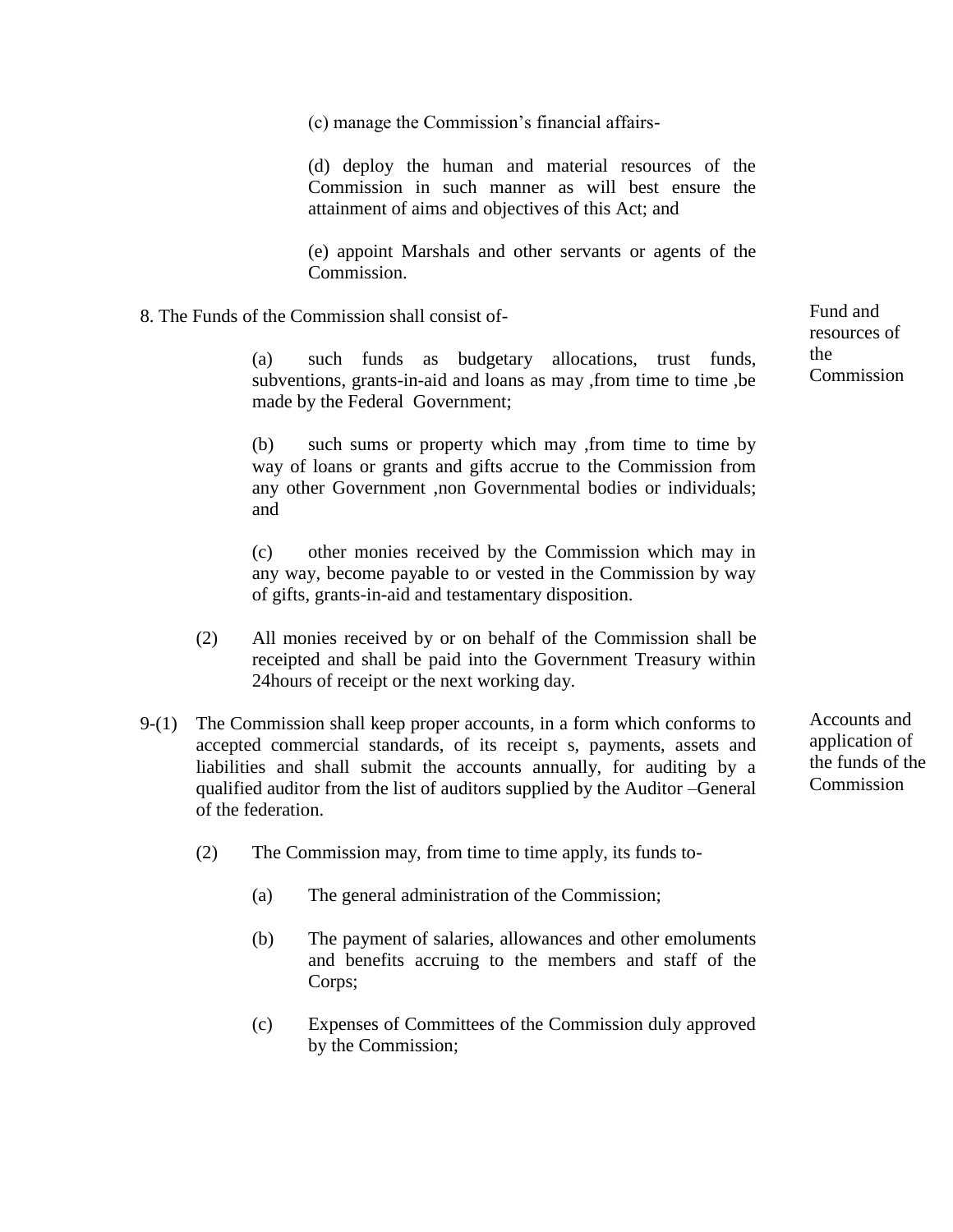- (d) Acquire and maintain any property for the use of the Commission; and
- (e) Any other expenses that is necessary for staff welfare or for carrying into effect of the provisions of this Act .

#### Part II-ESTABLISHMENT, FUNCTIONS AND RANK OF MEMBER OF ROAD SAFETY **CORPS**

10.-(1) There is established for the Commission, a body to be known as the Federal Road Safety Corps (in this Act referred to as "the Corps'') which shall consist of such number of uniformed and non-uniformed members as may be determined, from time to time, by the Commission.

(2) The Corps shall discharge functions relating generally to-

- (a) make the highway safe for motorists and other road users;
- (b) recommending work and devices designed to eliminate or minimize accidents and advising the Federal and State Governments including the Federal Capital Territory Administration and relevant governmental agencies on the localities where such works and devices are required; and
- (c) education motorist and members of the public on the importance of discipline on the highway.
- (3) In particular, but without prejudice to the generality of the provision of subsection (2) of this section, members of the Corps shall subject to the provision of this Act, be charged with responsibilities for -
	- (a) Preventing or minimizing accident on the highway;
	- (b) Clearing obstruction on any part of the highways;
	- (c) Educating drivers, motorist and other members of the public generally on the proper use of the highways;
	- (d) designing and producing the driver's licence to be used by various categories of vehicle operators;
	- (e) determining from time to time, the requirements to be satisfied by an applicant for a drivers licence;
	- (f) designing and producing vehicle number Plates;
	- (g) the standardization of highway traffic code;
	- (h) preventing or minimizing accidents on the highways;
	- (i) clearing obstruction on any part of the highways;
	- (j) educating drivers, motorist and other members of the public generally on the proper use of the highways;
	- (k) giving prompt attention and care to victim of accidents;
	- (l) conducting researches into causes of motor accidents and method of preventing them and putting into use the result of such researches;

Establishment, functions, etc. of the Federal Road Safety Corps.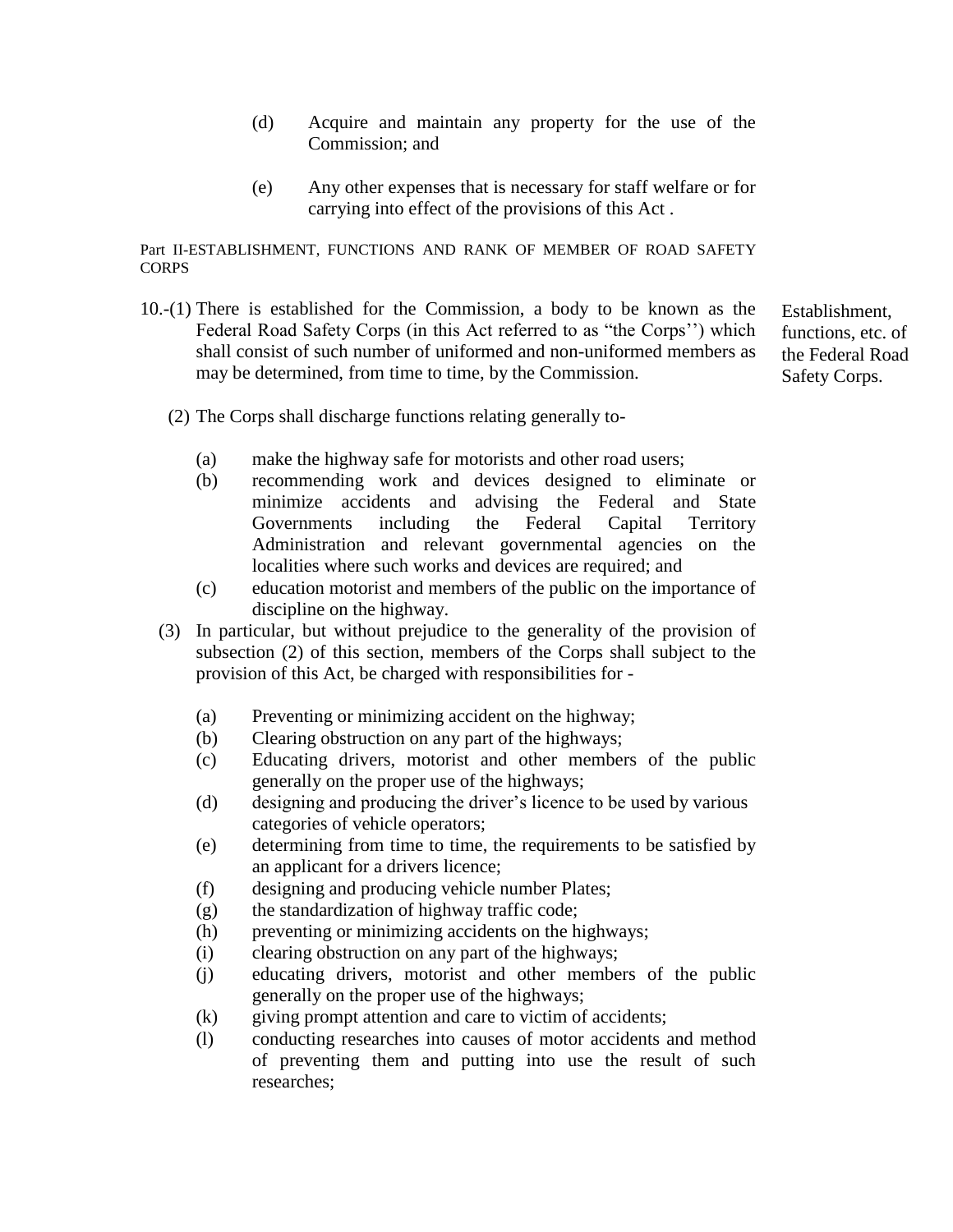- (m) determining and enforcing speed limits for all categories of roads and vehicles and controlling the use of speed limit device;
- (n) co-operating with bodies of agencies or groups engaged in the road safety activities or in the preventing of accidents on the highway;
- (o) making regulation in pursuance of any of the functions assigned to the Corps by or under this Act;
- (p) regulating the use of sirens, flashers or beacon lights on vehicles other than Ambulance and vehicles belonging to the Armed Forces, Nigeria Police, Fire Service and other Para-Military Agencies;
- (q) providing Roadside and mobile clinics for the treatment of accident victims free of charge;
- (r) regulating the use of mobile phones by motorist;
- (s) regulating the use of seat-belts and other safety devices;
- (t) regulating the use of motorcycles on the highways;
- (u) maintaining the validity period for driver's licences which shall be three years subject to renewal at the expiration of the validity period; and
- (v) performing such other function as may, from time to time, be assigned to the Corps by the Commission.
- (4) In the exercise of the functions conferred by this section, members of the Corps shall have power to arrest and prosecute person responsible suspected of having committed any traffic offence including the following offences and serve such person with court processes or notice of offence sheet-
	- (a) obstructing highway with a vehicle or any other object;
	- (b) driving or riding any vehicle on the highway in excess of the prescribed speed;
	- (c) wrongful overtaking of other vehicle;
	- (d) failing to obey traffic lights, road signs or pavement or road markings;
	- (e) driving or riding a vehicle without carrying breakdown transparent warning cones or triangles, or in the case of the breakdown, without reporting within reasonable time of the breakdown to members of the Corps or nearest Police Post so that necessary measures may be taken to effect the removal of the breakdown vehicle from the highway;
	- (f) being on a road without light, signs or reflectors as required by law;
	- (g) contravention of the provision of any order, bye-laws, regulations or rules relating to –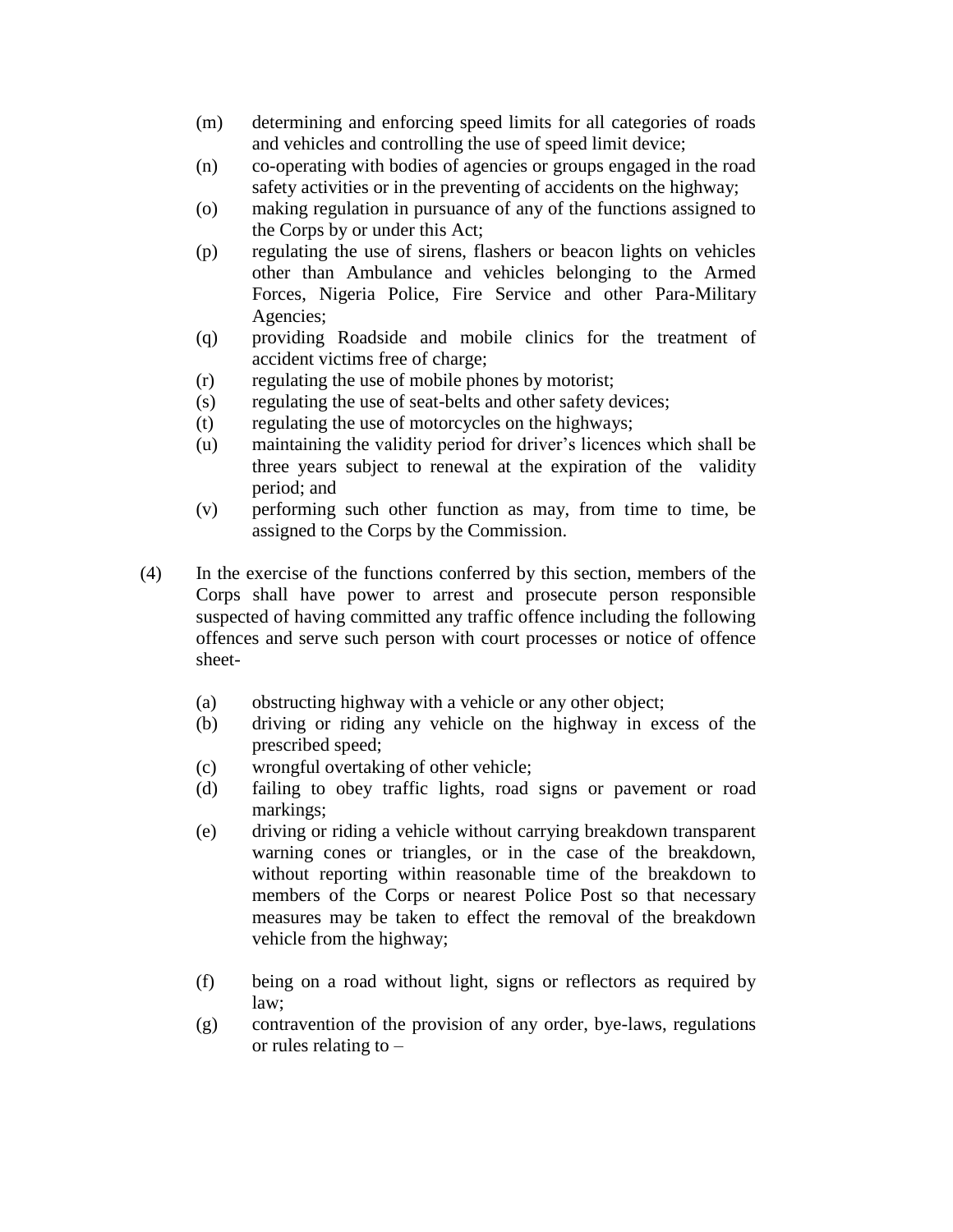- (i) the route to be followed by vehicles generally or by vehicles of the class to which the vehicle belongs;
- (ii) the roads which are to be used for traffic by such vehicles; or
- (iii) road safety generally.
- (h) being on a road without a valid vehicle licence or identification mark being displayed;
- (i) being on a road the driver thereof, being in possession of a valid driving licence or any other licence or permit required by law;
- (j) driving a motor vehicle on a road recklessly or negligently or at a speed or in a manner5 which is dangerous to the public;
- (j) driving or attempting to drive a motor vehicle on a highway under the influence of drugs or alcohol;
- (k) operating a vehicle with forged driving or insurance papers;
- (l ) unauthorized removal of, or tampering with, road warning sign;
- (m) creating a road hazard without adequate warning signs;
- (n) removing a vehicle on which the sign "DO NOT MOVE" has been pasted by member of the Corp or other duly authorized body;
- (p) failure to observe speed limit erected at road construction areas;
- (q) in the case of slow moving vehicles, failure to move to the extreme shoulder of the road where up to four vehicles are held up unable to overtake;
- (r) in the case of a vehicle carrying a load of gravel or other unstable materials, failure to cover such materials with tarpaulin or strong plastic;
- (s) failure to display number plates on vehicles;
- (t) carrying passengers or load in excess of the number or weight of particular vehicle is licence to carry;
- (u) in the case of roads construction companies, failure to provide adequate warning sign at construction areas day or night;
- (v) driving a vehicle without a spare tyre or with tyres whose threading are warn out;
- (w) driving a vehicle without a windscreen or shattered windscreen;
- (x) driving a vehicle with a projecting load and without red flag warning attached to the end of the projecting load;
- (y) driving a motor vehicle or motor-cycle when below the age of 18 years;
- (z) rejection of accident victims by hospitals and or medical personnel;
- (aa) assaulting a member of the Corps in the performance of the his duties;
- (bb) failure to reclaim detained vehicle after 24 hours;
- (cc) driving a vehicle without a fire extinguisher which conforms to the required specification;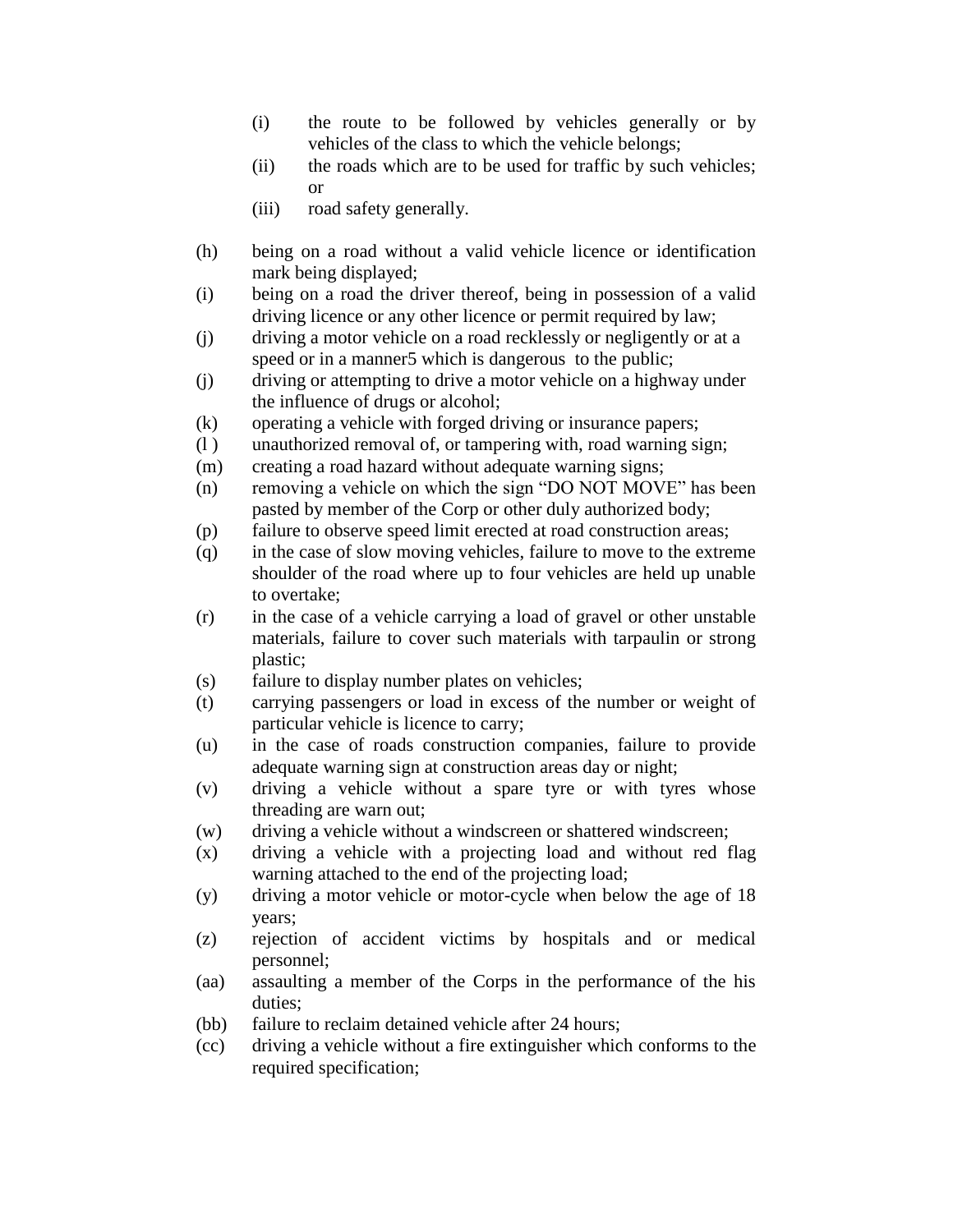- (dd) driving a passenger carrying commercial vehicle on or intercity journey without passengers manifest.
- (ee) driving a vehicle not fitted with seat belt or where fitted, not wearing same while the vehicle is in motion;
- (ff) Making or receiving call while driving a vehicle;
- (gg) failure to report road accident;
- (hh) Being a compulsive, wanted or violent traffic offender (Reprobate offender Alert Series);
- (ii) Riding a motorcycle without a crash helmet properly strapped to the head and fastened under the chain by both the rider and the passenger; or
- (jj) Using a motor vehicle for purposes other than that for which it is licensed.
- (5) In the discharge of the function of the Corps by or under this Act and not withstanding the provision of section 18(1) of this Act, a member of the Corps shall have power to-
	- (a) arrest any person suspected of committing or having committed an offence under this Act;
	- (b) remove and detain any vehicle which has been parked in a manner that causes an obstruction on a highway and the owner or driver of the vehicle shall pay a sum of N200.00 (Two Hundred Naira) for everyday or part thereof of such detention in addition to any other penalty which may have been prescribed under this Act;

provided that if the driver or owner of the vehicle fails to reclaim such vehicle within six month of the date of it detention the Corps may apply to the high court for an order forfeiting the vehicle to the Corps which may thereafter dispose of the vehicle by public auction and deposit the proceeds of the sale in the Government Treasury.

- (c) endorse after conviction, any driving licence indicating the offence committed by its holder;
- (d) seize, when necessary, the driver's licence of any person suspected to have committed an offence under this Act and the cocuments or particulars in respect of the vehicles by which the offence is committed or suspected to have been committed.
- (e) Impound a vehicle suspected to have been stolen where the driver of the vehicle fail to produce a demand and to the satisfaction of the members of the Corps the particulars of such vehicles;
- (f) tow away and park such impounded vehicle in the premises of the Corps and promptly notify the Police of the matter for further investigation;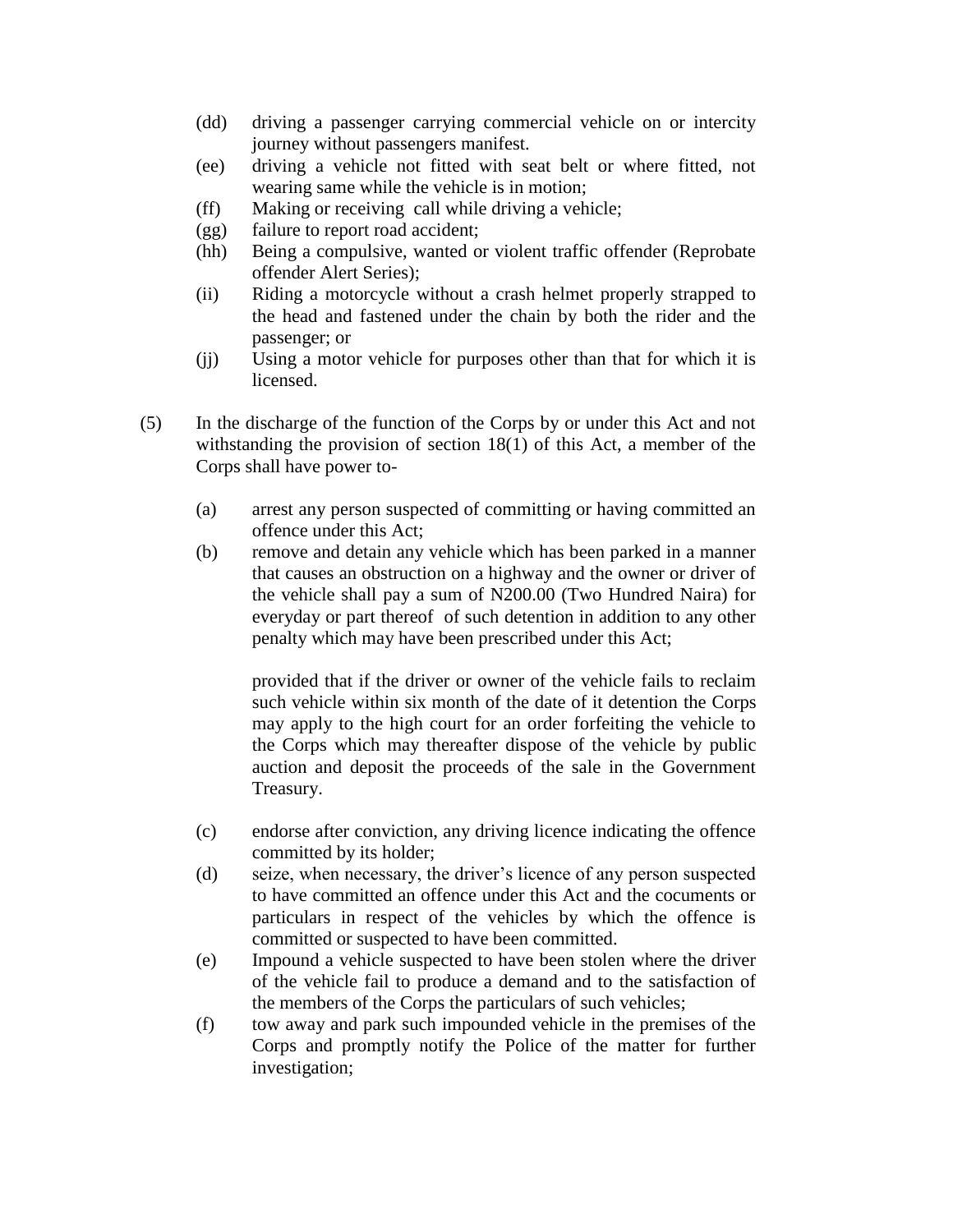- (g) Declare an offender as wanted when he fails to report to answer charge against him under this Act;
- (h) Impound any vehicle by which the offender under this Act is reasonable suspected to have been comnmitted; and
- (i) Arrest and prosecute an offender offering bribe to a member of the Corps or attempting to corrupt a Marshal on duty.
- (6) The driver or owner of a vehicle shall be liable to pay a sun of two hundred naira for every day or part thereof during which the vehicle is detained:

Provided that if the driver or owner of the vehicle failes to reclaim such vehicle within six moths of the date of its detention the Corps may apply to the high Court for an order forfeiting the vehicle to the Corps which may thereafter dispose of the vehicle by public auction and deposit the proceeding of the sale in the Government Treasury.

- (7) A person suspected to having committed an offence under this Act may be prosecuted in any Magistrate Court in the Federal Capital Territory, Abuja or the State within which the offence is committed.
- (8) The Chief Judge of a Sate or the Federal Capital Territory, Abuja shall have power to establish Special or Mobile Courts for the purpose of a speedy trial of traffic offenders under this Act.
- (9) The Court Convicting an offender under this Act May impose a term of imprisonment not exceeding six months in lieu of any of the penalties provided for in the Second Schedule to this Act.
- (10) For the purpose of enforcing or prosecuting offences under this Act, the Road Traffic Laws of a State, the Federal Highways Act and any Regulations made under these Laws shall apply to this Act.
- (11) A person who fails to comply with any of the provisions of this Act, the Road Traffic Laws of a State, the Federal Highways Act and any Regulations made under these Laws shall where no special penalty is provided in this Act, be liable on conviction to a fine of  $=N=2,000.00$  or to imprisonment for a term not more than 3 months in case of default of payment.
- **11** (1) members of the Corps shall bear such ranks and designations as may be assigned to them by the Commission in the following order-

Rank of members of Corps

- (a) Deputy Corps Marshal (DCM);
- (b) Assistant Corps Marshal (ACM);
- (c) Corps Commander (CC);

Second schedule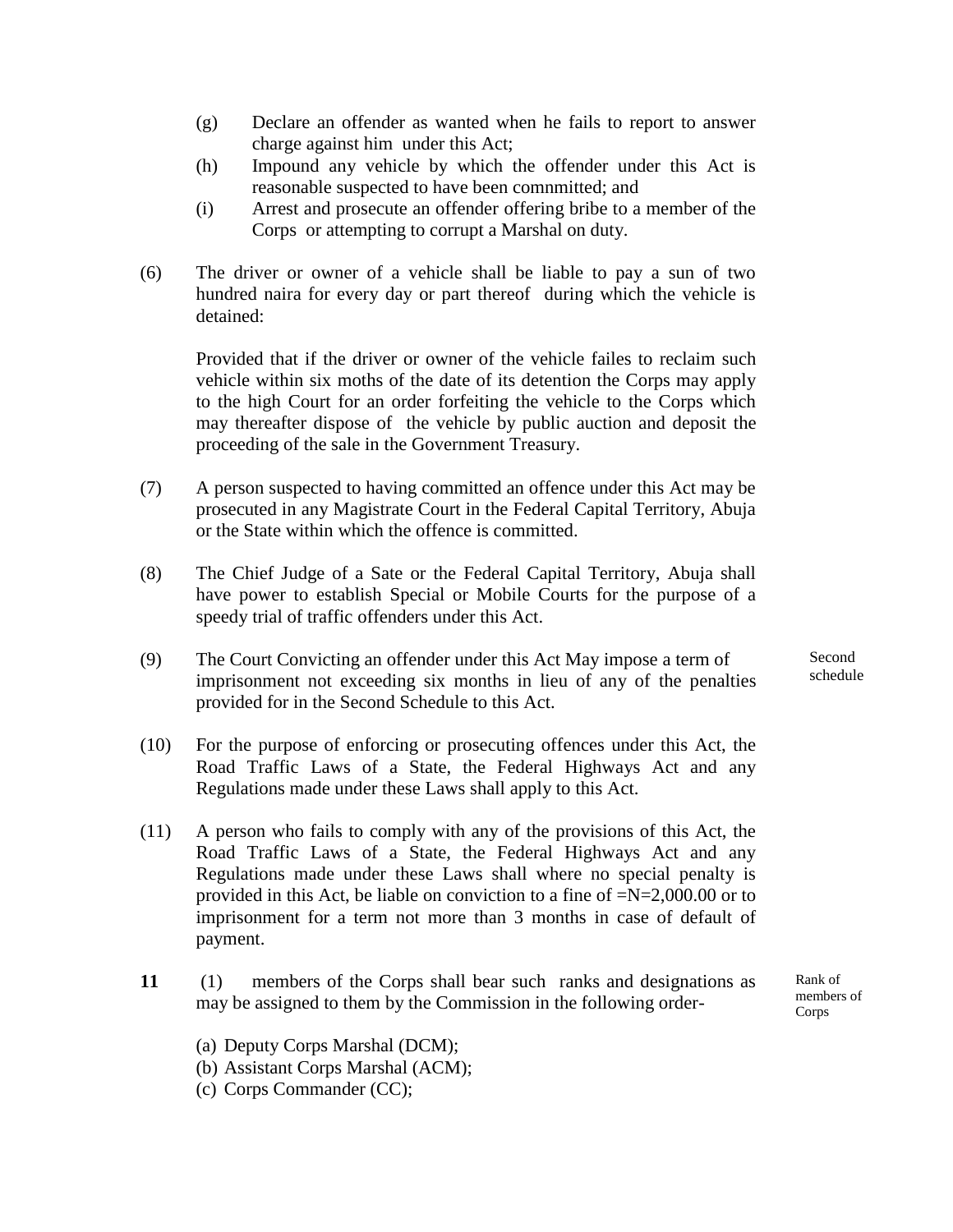- (d) Deputy Corps Commander (DCC);
- (e) Assistant Corps Commander (ACC);
- (f) Chief Route Commander (ACC);
- (g) Superintendent Route Commander (SRC);
- (h) Route Commander (RC);
- (i) Deputy Route Commander (DRC);
- (j) Assistant Route Commander (DRC);
- (k) Chief Road Marshal (CRM);
- (l) Deputy Chief Road Marshal (DCRM)
- (m)Assistant Chief Road Marshal (ACRM);
- (n) Principal Road Marshal (PRM);
- (o) Senior Road Marshal (SRM);
- (p) Road Marshal I (RMI);
- (q) Road Marshal II (RMII);
- (r) Chief Road Marshal Assistant (CRMA);
- (s) Senior Road Marshal Assistant (SRMA);
- (t) Road Marshal Assistant (RMA I);
- (u) Road Marshal Assistant (RMA II);
- (v) Road Marshal Assistant (RMS III)

(2) The qualification for the appointment of members of the Corps shall be in accordance with the Rules made by the Commission for that purpose.

- **12.** Members of the Corps shall perform such functions as may, from time to time be assigned to them by the Commission.
- **13. – (1)**A person shall before he is appointed as a member of the Corps, be required to declare his interest, if any, in any transport or other business organization undertaking transportation of passengers, or goods or engaged in the manufacturing or sale of any equipment used by the Corps.

**(2)** A member of the Corps who acquired any financial interest in any organization undertaking transportation of passengers or goods or in the production or sale of any equipment used by the Corps shall, within one month of such acquisition, give notice thereof in writing to the Commission specifying the interest so acquired and the Commission may, after taking into consideration all the circumstances of the case, decide where to-

- (a) retain him as a member of the Corps;
- (b) remove him from such membership; or
- (c) attach any condition to his membership.
- **14**. The Commission shall provide for the service of members of the Corps such equipment as the Commission may consider necessary for the

Corps **Members** 

Declaration of interest by Members of the Corps

Provision of Equipment.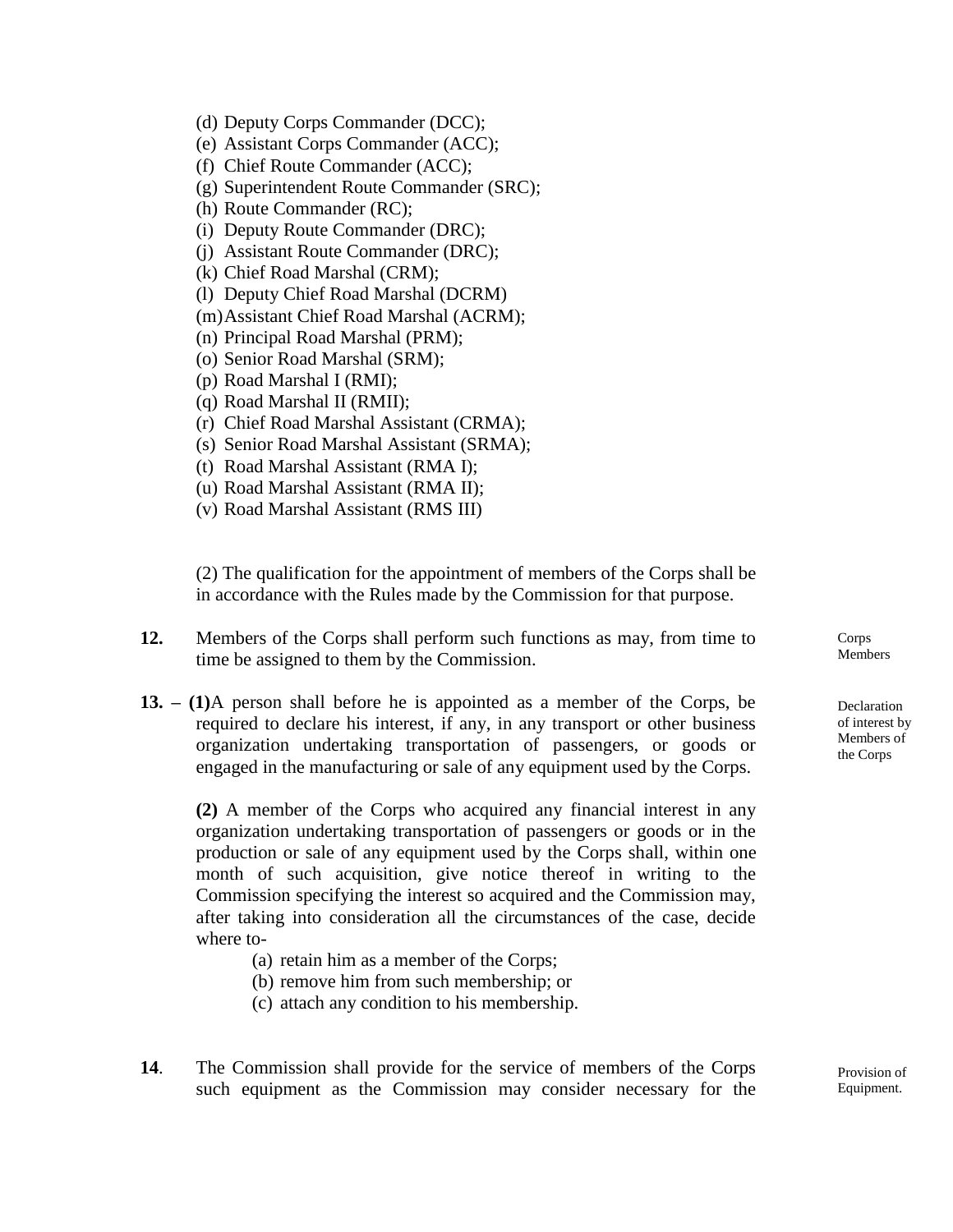effective and efficient discharge of the functions conferred by and under this Act; including the provision of uniforms, identification cards, light reflecting night garments, raincoats, high-powered motor-cycles, motor cars, ambulances, recovery vehicles, powerful touches, two-way mobile radio, telephone sets and any other necessary communication gadget.

- **15**. The operation of the Corps shall cover all public highways.
- **16.- (1)**No suit shall be commenced against the Commission on or before the expiration of a period of one month after written notice of intention to commence the suit shall have been served upon the Commission or the Corps by the intending plaintiff or his agent, and the notice shall clearly and explicitly state-
	- (a) the cause of action;
	- (b) the particulars of the claim;
	- (c) the name and place of abode of the intending plaintiff; and
	- (d) the relief which he claims.

(2) A person who obstructs a member of the Corps in the performance of his duties shall be liable on conviction to a fine to two thousand naira or to imprisonment for six months or to both such fine and imprisonment.

(3)\_A person who assaults a member of the Corps in the performance of his duties shall be liable on conviction to a fine to ten thousand naira or to imprisonment for six months or to both such fine and imprisonment.

**17.- (1)**The service by members of the Corps under this Act shall be deemed to be Public Service of the Federation within the provisions of section 318 (1) of the Constitution of the Federal Republic of Nigeria, 1999.

(2) The Commission may require any person employed as a member of the Corps to under go such course of training related to the functions of the Corps under this Act and at such institutions or organizations, as the Commission may, from time to time, decide.

**18. – (1)** Every member of the Corps shall have allocated to him, a service number, which shall be prefixed against his name in the register of members to be kept by the Commission.

(2) The service number shall be the identity number of the member and shall be affixed in the case of a uniformed Marshal on the shoulder flap or such other conspicuous part of his uniform as the Commission may decide.

Jurisdiction and Operational Zone

Pre-action, notice or obstruction and assault of a member of the Corps

Members to be regarded as persons in the public service of the Federation

Allocation of service numbers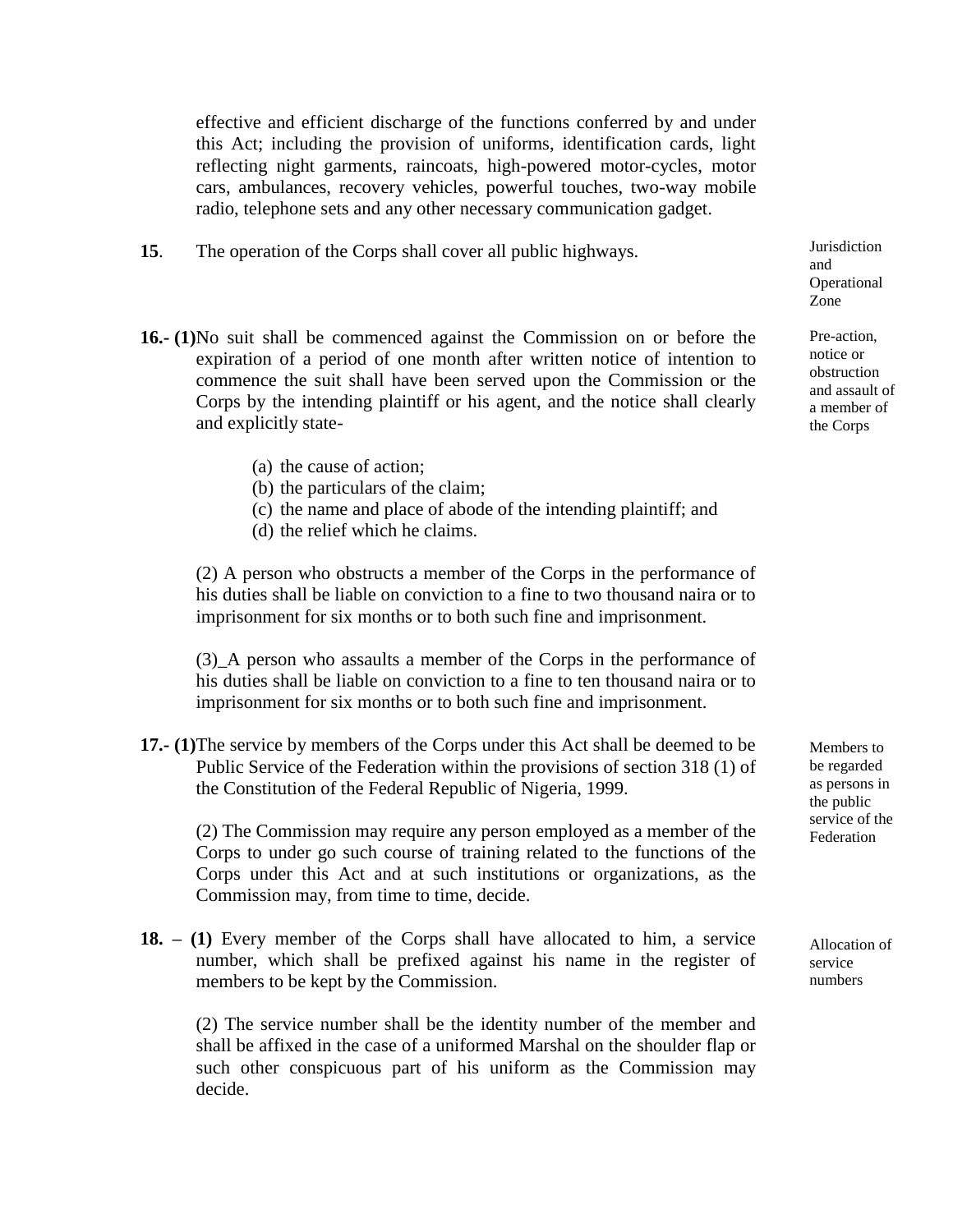(3) A uniform member of the Corps shall be in his uniform whenever he is on duty in his office or on the highway provided that Legal Officers, Medical Officers, Paramedics and Intelligence Officers are allowed to be in their professional outfit as may be required in carrying out their professional duties.

**19.** – For the purpose of carrying out or enforcing the provisions of this Act, such members of the Corps as may be determined by the Commission, exposed to high risk in the enforcement of the provisions of this Act, shall have the same powers, authorities and privileges including power to bear arms as are given by law to members of the Nigeria Police.

#### PART III – OFFENCES AND MISCELLANEOUS PROVISIONS

- **20.** A person who causes the death of another person by the driving of a motor vehicle on a highway dangerously or recklessly shall be guilty of an offence and be liable on conviction to imprisonment for a term not exceeding seven years.
- **21.- (1)**A person who drives a motor vehicle on a highway dangerously or recklessly shall be guilty of an offence and liable on conviction of a fine of fifty thousand naira or to imprisonment or a term not exceeding two years or to both such fine and imprisonment.

(2) If upon the trial of a person for an offence against section 20 of this Act, the court is not satisfied that the person driving was the cause of the death but is satisfied that he is guilty of dangerous or reckless driving the court may convict that person accordingly.

- **22**. A person, who drives a motor vehicle on a highway under the influence of intoxicating drugs or alcohol above 0.5 grammes per litre of alcohol or to such an extent as to be incapable of having proper control of such vehicles, shall be guilty of an offence and be liable on conviction to a fine of five thousand Naira or to imprisonment for a term not exceeding two years, or to both such fine and imprisonment.
- **23. – (1)** A person shall not drive on a highway a motor vehicle of any class or description unless he is the holder of a valid driver's licence.

(2) A person who acts in contravention of subsection (1) of this section shall be guilty of an offence and liable on conviction to a fine of ten thousand naira.

**24**. A person who while driving on a highway is in possession of a forged driver's licence or forged documents shall be guilty of an offence and be liable on conviction to a fine of twenty thousand naira.

Special power of the members of the Corps

Causing death by dangerous or reckless driving

Dangerous driving on the highway.

Driving under the influence of alcohol

Drivers of motor vehicles to have **licences** 

> Offences relating to licenses and identification marks.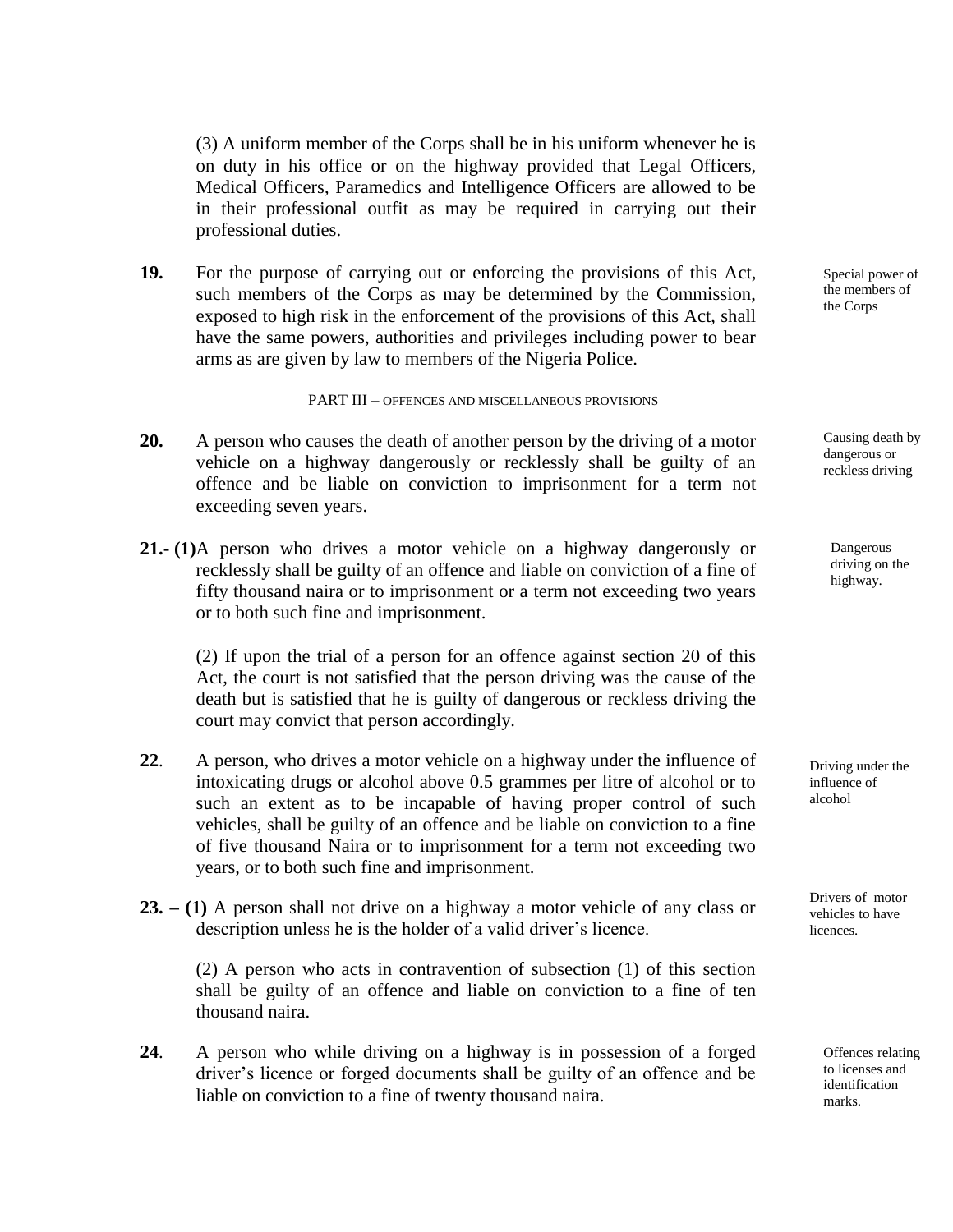**25.- (1)**In the case of accident on the highway the driver or person involved shall be mediately or as soon as practicable report to the nearest Federal Road Safety Commission office or Police station for appropriate action.

(2) Any person who fails to comply with subsection (1) of this section shall be guilty thousand naira.

**26. – (1)**A driver shall not drive a vehicle on a highway with a load exceeding a capacity prescribed for that class or type of vehicle.

(2) A person who drives a vehicle in contravention of subsection 1 of this section commits an offence and is liable on conviction to a fine of then thousand naira.

- **27**. Where in respect of an offence under this Act no penalty is prescribed, the court may in the case of a first offence, impose by way of fine of three thousand naira or imprisonment for a term not exceeding twelve months or both, and in the case of a second or any subsequent offence (whether of the same kind or not) the penalty shall be imprisonment for a term of eighteen months without an option of a fine unless the court otherwise considers that a fine will be more appropriate in the circumstances.
- **28. – (1)**A member of the Corps may demand and retain the driving licence and/or vehicle documents of a traffic offence to secure his compliance with payment of fine or appearance in court. On the payment of such fine or appearance in court the driving licence and/or vehicle document shall be returned to the driver forthwith.

(2) Where a driving licence is retained, whether or not pursuant to this section, the member of the Corps retaining the licence shall issue a notice of offence sheet indicating the seizure and inform the person surrendering the licence of the address of the of the office of the Corps at which at which it may be reclaimed.

**29.- (1)** The following Acts are hereby repealed namely:

(a) Federal Road Safety Commission Act; CAP 141 Laws of the Federation 1990; and

(b) Act No 35, 1992.

(2) Without Prejudice to this Act, the National Road Traffic Regulations 2004 remain in force until a new regulation is made pursuant to this Act.

**30.** In this Act-

"Act" means the Federal Road Safety Commission Act :

Failure to report accidents on highways, etc.

Overloading

Officers in respect of which penalties are not el: where prescribed

Power of Corps member to retain driving licence, etc.

Repeal of Cap 141 LFN, 1990 and Act N. 35 of 1992

Interpretation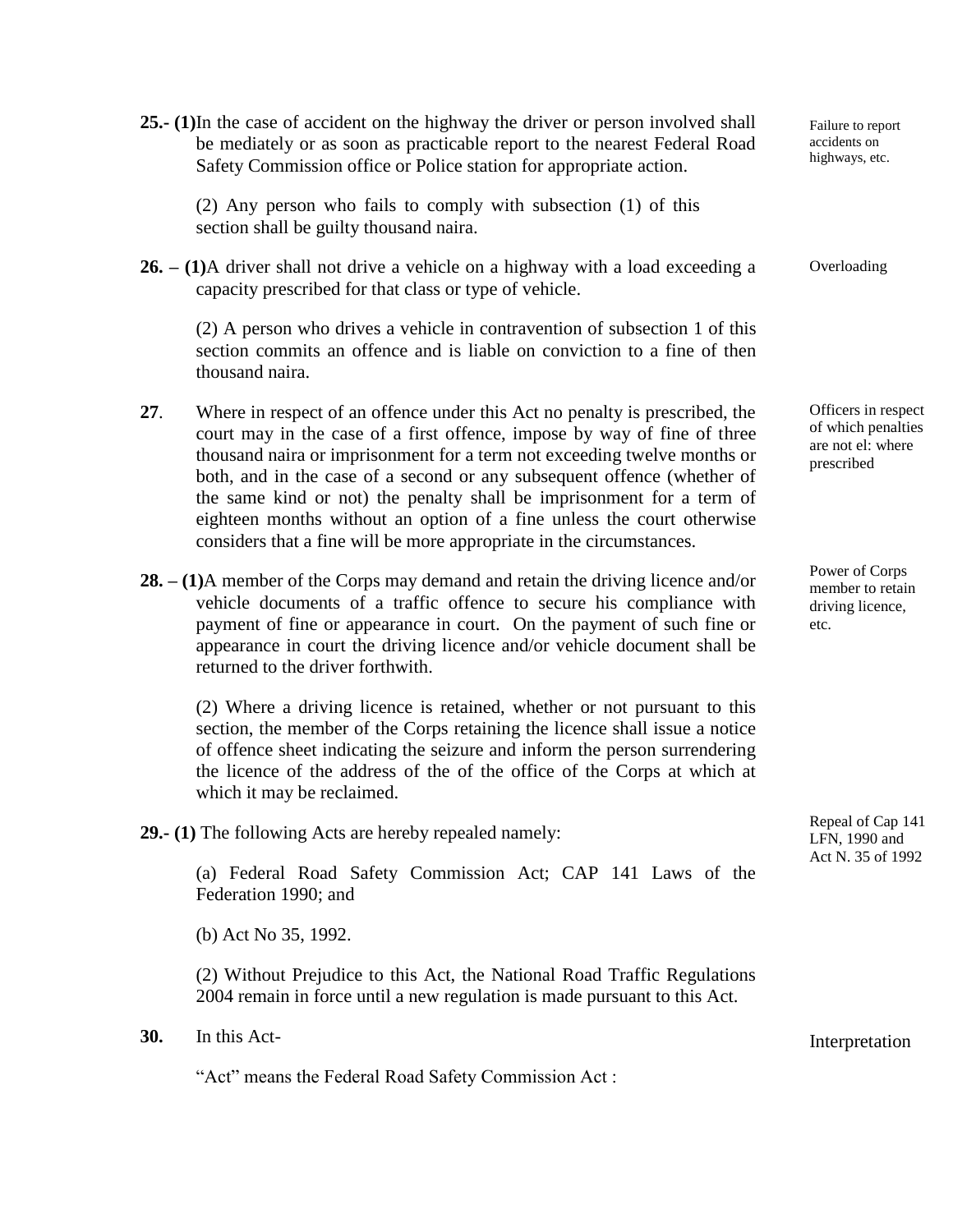"Commission" means the Federal Safety Commission established under Section 1 (1) of this Act;

"Corps" means the Federal Road Safety Corps established under section  $11(1)$  of the Act;

"Dangerous driving" means driving in a manner that is risky, hazardous, perilous, careless, negligent, and unsafe in all circumstances of the case;

"Federation" means the Federal Republic of Nigeria.

"Management" means Corps Marshal and Chief Executive, Head of Departments and Corps Officers or as may be constituted by Corps Marshal and Chief Executive from time to time.

"Member" means a member of the Corps or, as the case may require, of the Commission and includes the Chairman.

"President means the President and Commander in chief of the Armed Forces, Federal Republic of Nigeria.

"Public Road" means Federao, State or any type of road used for passage by commuters.

31. This Act may be cited as the Federal Road Safety Commission (Establishment) short Title. Act, 2007. Short title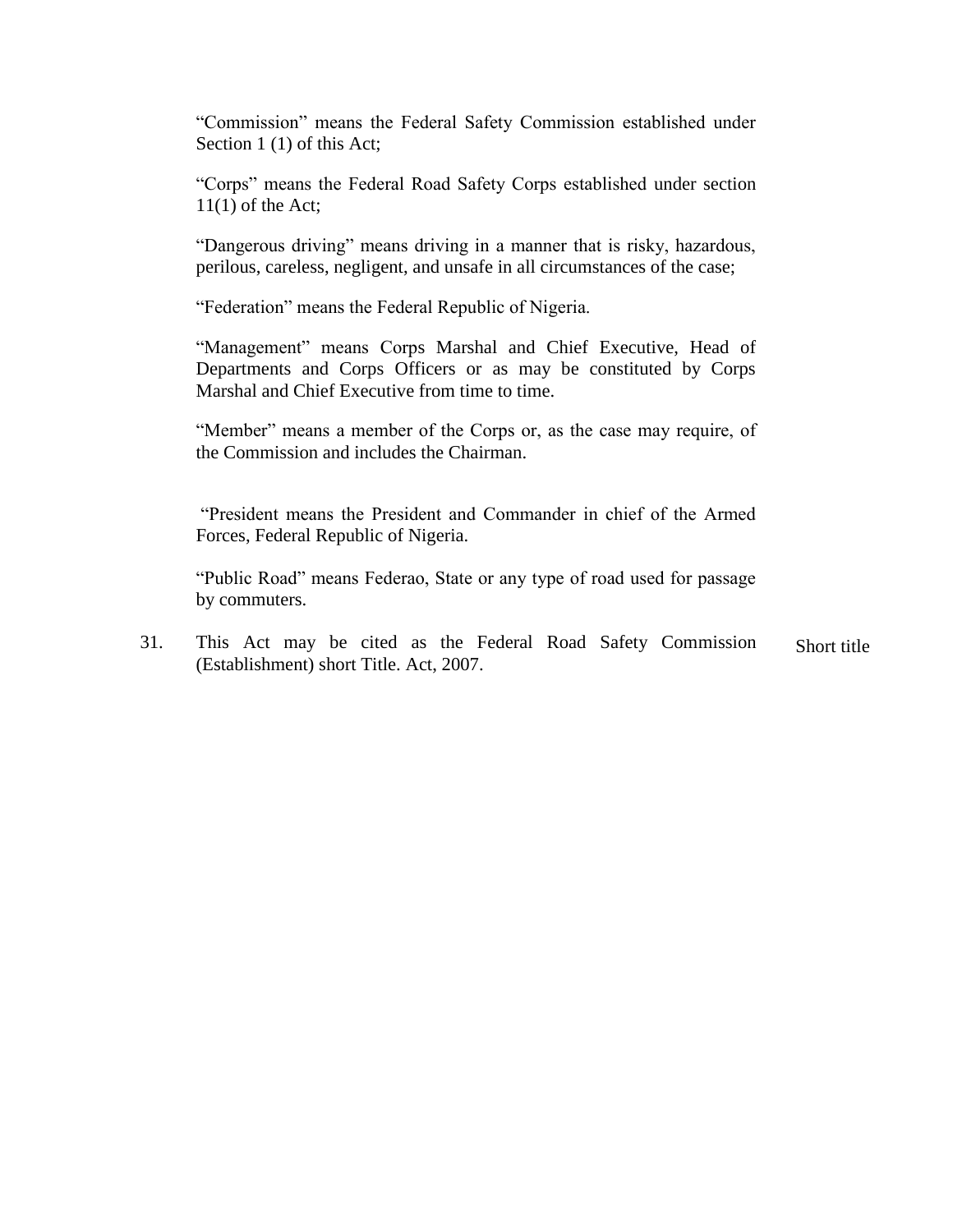### First Schedule

#### *Proceedings of the Commission*

- 1. The Commission may make standing orders regulating the proceedings of the Commission or of any committee thereof.
- 2. The quorum of the Commission shall be four including the Chairman and the quorum of any committee of the Commission shall be determined by the Commission
- 3. (1)At any time the office of the Commission is vacant the Corps Marshal and Chief Executive shall carry out the functions of the Commission (2)At any time the chairman is in the opinion of the Commission, temporarily or permanently unable to perform the functions of this office, a member of the Commission duly appointed by the Commission shall perform those functions and references in this Schedule to the Chairman shall be construed accordingly.
- $4. (1)$ Subject to the provisions of any applicable standing orders, the Commission shall meet whenever summoned by the Chairman; and if the Chairman is required so to do by notice given to him by not less than three other members, he shall summon a meeting of the Commission to be held within twenty-one days from the date on which the notice is given.
	- (2) At any meeting of the Commission, the Chairman or, in his absence, any member duly appointed by the Commission, shall preside at that meeting.
	- (3) Where the Commission wishes to obtain advice of any person on a particular matter, the Commission may co-opt him as a member for such period as it thinks fit, but a person who is a member by virtue of this sub paragraph shall not be entitled to vote at any meeting of the Commission and shall not count towards a quorum.

5. – (1)The Commission may appoint one or more committees to carry out, on behalf of the Commission, such of its functions as the Commission may determine.

(2) A committee appointed under this paragraph shall consist of the number of persons determined by the Commission and not more than one third of those persons may be persons who are not members of the Commission; and a person other than a member of the Commission shall hold office on the committee in accordance with the terms of the instrument by which he is appointed.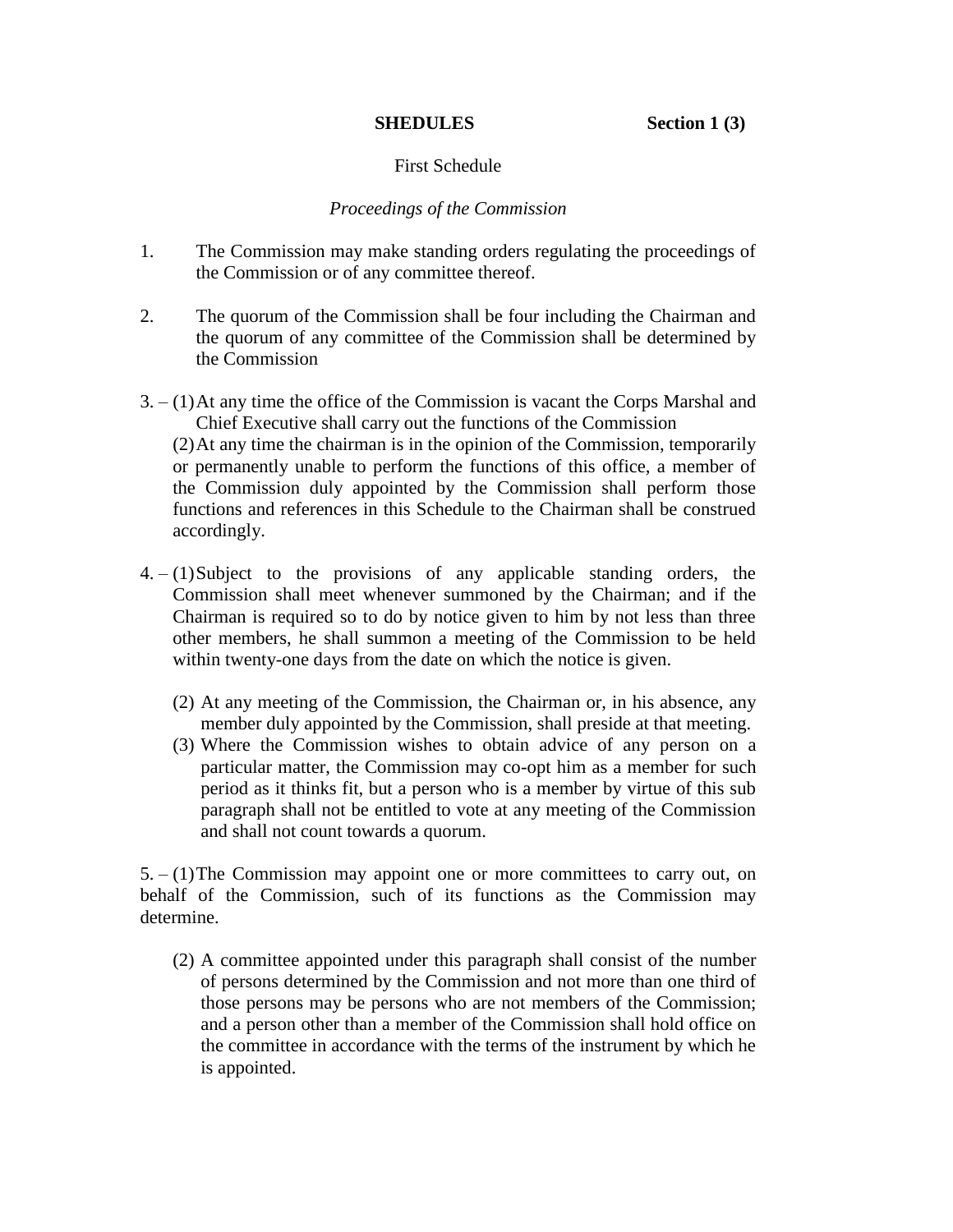(3) A decision of a committee of the commission shall be of no effect until= it is confirmed by the Commission

## *Miscellaneous*

6. The fixing of the seal of the Commission shall be authenticated by the signature of the Chairman or any other officer authorized generally or specially by the Commission or Corps Marshal and Chief Executive to act for that purpose.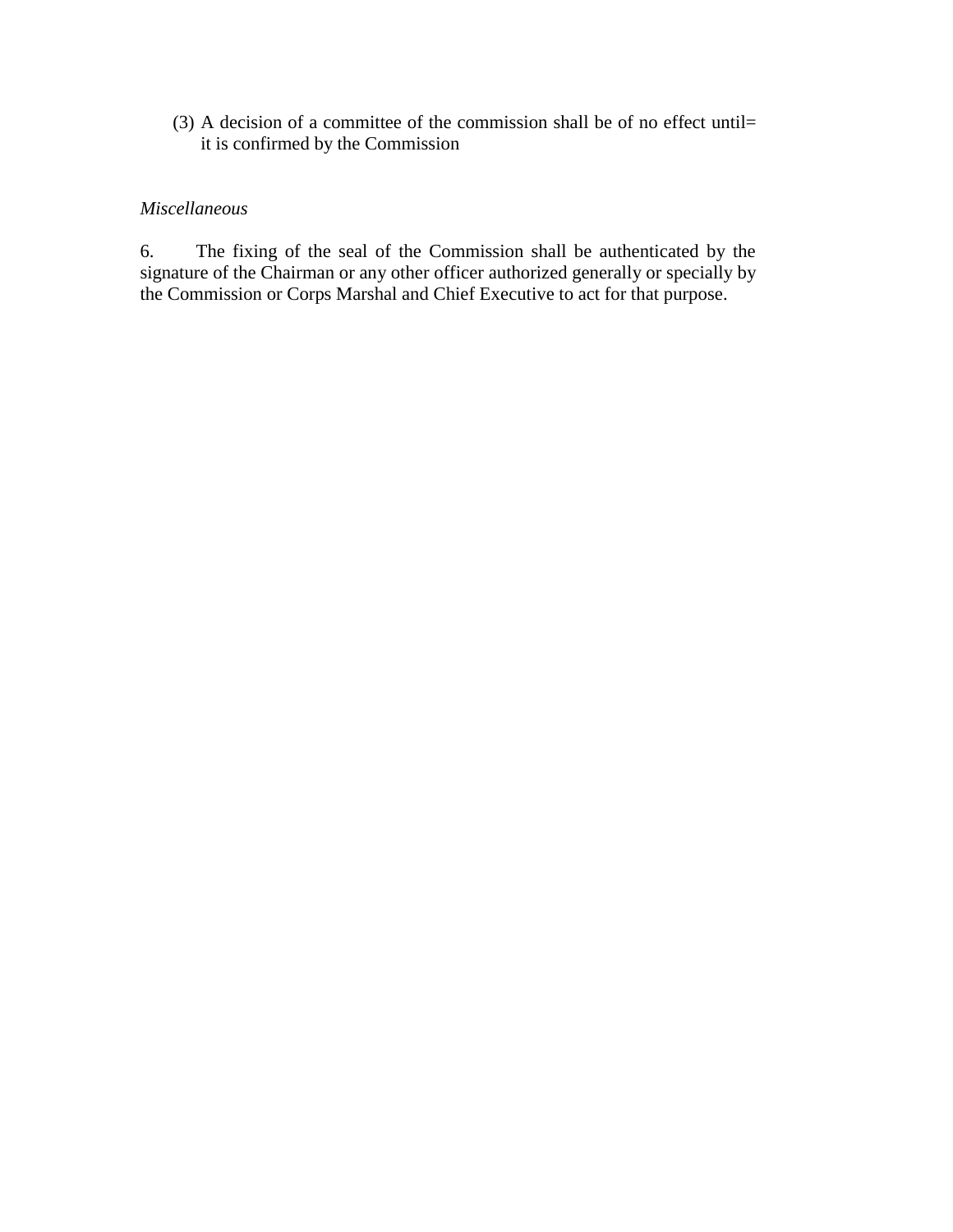# SECOND SCHEDULE Section 10 (9)

## Offences Penalties

|     |                                                                       |                              |                          |                             |                      | N:<br>$\mathbf{k}$                      |
|-----|-----------------------------------------------------------------------|------------------------------|--------------------------|-----------------------------|----------------------|-----------------------------------------|
| 1.  | Light or sign violation                                               | $\ddot{\phantom{0}}$         |                          |                             |                      | 2,000.00                                |
| 2.  | Road obstruction<br>$\overline{\phantom{a}}$                          | $\ddot{\phantom{a}}$         | <br>$\ddot{\phantom{a}}$ | <br>$\ddot{\phantom{a}}$    |                      | 3,000.00                                |
| 3.  | Route violation                                                       | $\ddot{\phantom{a}}$         | $\cdot$ .                | $\ddot{\phantom{0}}$        | $\ddot{\phantom{a}}$ | 5,000.00                                |
| 4.  | Speed limit violation                                                 | $\ddotsc$                    | $\ddot{\phantom{a}}$     | $\ddot{\phantom{a}}$        |                      | 3,000.00                                |
| 5.  | Vehicle licence violation                                             | $\ddot{\phantom{a}}$         | $\ddot{\phantom{a}}$     | $\ddot{\phantom{a}}$        |                      | 3,000.00                                |
| 6.  | Vehicle number plate violation.                                       |                              | $\ddot{\phantom{a}}$     | $\ddot{\phantom{a}}$        | $\ddot{\phantom{0}}$ | 3,000.00                                |
| 7.  | Driver's licence violation.                                           | $\ddot{\phantom{a}}$         | $\ddot{\phantom{a}}$     | $\ddot{\phantom{a}}$        | $\ddot{\phantom{0}}$ | 10,000.00                               |
| 8.  | Wrongful overtaking                                                   | $\ddot{\phantom{a}}$         | $\ddot{\phantom{a}}$     | $\ddot{\phantom{a}}$        |                      | 3,000.00                                |
| 9.  | Road marking violation                                                | $\dddot{\phantom{0}}$        | $\ddot{\phantom{a}}$     | $\ddot{\phantom{a}}$        | $\ddot{\phantom{a}}$ | 5,000.00                                |
| 10. | Caution sign violation                                                | $\dddot{\phantom{0}}$        | $\ddot{\phantom{a}}$     | $\ddot{\phantom{a}}$        |                      | 3,000.00                                |
| 11. | Dangerous driving.  .                                                 | $\ddotsc$                    | $\ddotsc$                | $\ldots$                    | $\ddot{\phantom{0}}$ | 50,000.00                               |
| 12. | Driving under alcohol or drug influence                               |                              |                          | $\ddotsc$                   | $\ddotsc$            | 5,000.00                                |
| 13. | Operating a vehicle with forged documents                             |                              |                          |                             | $\ddotsc$            | 20,000.00                               |
| 14. | Unauthorized removal of or tampering with road signs.                 |                              |                          |                             |                      | 5,000.00                                |
| 15. | "Do Not Move" violation                                               | $\sim$ $\sim$                |                          | $\dddot{\phantom{0}}$       | $\ddot{\phantom{a}}$ | 2,000.00                                |
| 16. | Inadequate Construction warning                                       |                              |                          | $\ddot{\phantom{a}}$        | $\ddot{\phantom{a}}$ | 50,000.00                               |
| 17. | Construction area speed limit violation                               |                              |                          | $\ddot{\phantom{a}}$        | $\ddot{\phantom{a}}$ | 3,000.00                                |
| 18. | Failure to move over.                                                 | <b>Contract Contract</b>     | $\ddotsc$                | $\ddot{\phantom{a}}$        | $\ddot{\phantom{a}}$ | 3,000.00                                |
| 19. | Failure to cover unable materials.                                    |                              |                          | $\dddot{\phantom{0}}$       | $\ddot{\phantom{a}}$ | 5,000.00                                |
| 20. | Overloading<br>$\ddot{\phantom{a}}$                                   | and the contract of the con- |                          | $\ddot{\phantom{a}}$        | $\ddot{\phantom{a}}$ | 10,000.00                               |
| 21. | Driving with worn-out tyres or without spare tyre.                    |                              |                          |                             | $\ddot{\phantom{a}}$ | 3,000.00                                |
| 22. | Driving without or with shattered windscreen                          |                              |                          |                             | $\ddot{\phantom{a}}$ | 2,000.00                                |
| 23. | Failure to fix red flag on projected load                             |                              |                          |                             | $\ddot{\phantom{a}}$ | 3,000.00                                |
| 24. |                                                                       |                              |                          |                             | $\ddot{\phantom{a}}$ | 20,000.00                               |
| 25. | Medical personnel or Hospital rejection of accident victim. 50,000.00 |                              |                          |                             |                      |                                         |
| 26. | Assaulting Marshal on duty                                            |                              | $\ddotsc$                | $\ddotsc$                   | $\ddot{\phantom{a}}$ | 10,000.00                               |
| 27. | Obstructing Marshal on duty                                           |                              | $\ddotsc$                | $\mathbf{1}$ , $\mathbf{1}$ | $\ddotsc$            | 2,000.00                                |
| 28. | Attempting to corrupt Marshal.                                        |                              | $\ddotsc$                | $\mathbf{r}$ , $\mathbf{r}$ | $\ddotsc$            | 10,000.00                               |
| 29. | Custody fee.<br>المنافذ المستنب المستنب المساوي                       |                              |                          |                             |                      | N <sub>200</sub> per day after 24 hours |
| 30. | Driving without specified fire extinguisher                           |                              |                          |                             |                      | 3,000.00                                |
| 31. | Driving a commercial vehicle without passenger manifest. 10,000.00    |                              |                          |                             |                      |                                         |
| 32. | Driving without seat belt.                                            |                              |                          |                             |                      | 2,000.00                                |
| 33. | Use of phone while driving.                                           | $\ddot{\phantom{a}}$         |                          | $\ddot{\phantom{a}}$        |                      | 4,000.00                                |
| 34. | Driving a vehicle under 18 years.                                     |                              |                          | $\ddot{\phantom{a}}$        |                      | 2,000.00                                |
| 35. | Riding a motorcycle without a crash helmet.                           |                              |                          |                             |                      | 2,000.00                                |
| 36. | Excessive smoke emission.                                             | $\ddot{\phantom{a}}$         | $\ddot{\phantom{a}}$     |                             |                      | 5,000.00                                |
| 37. | Mechanically deficient vehicle.                                       |                              |                          |                             | $\ddot{\phantom{0}}$ | 5,000.00                                |
|     |                                                                       |                              |                          |                             |                      |                                         |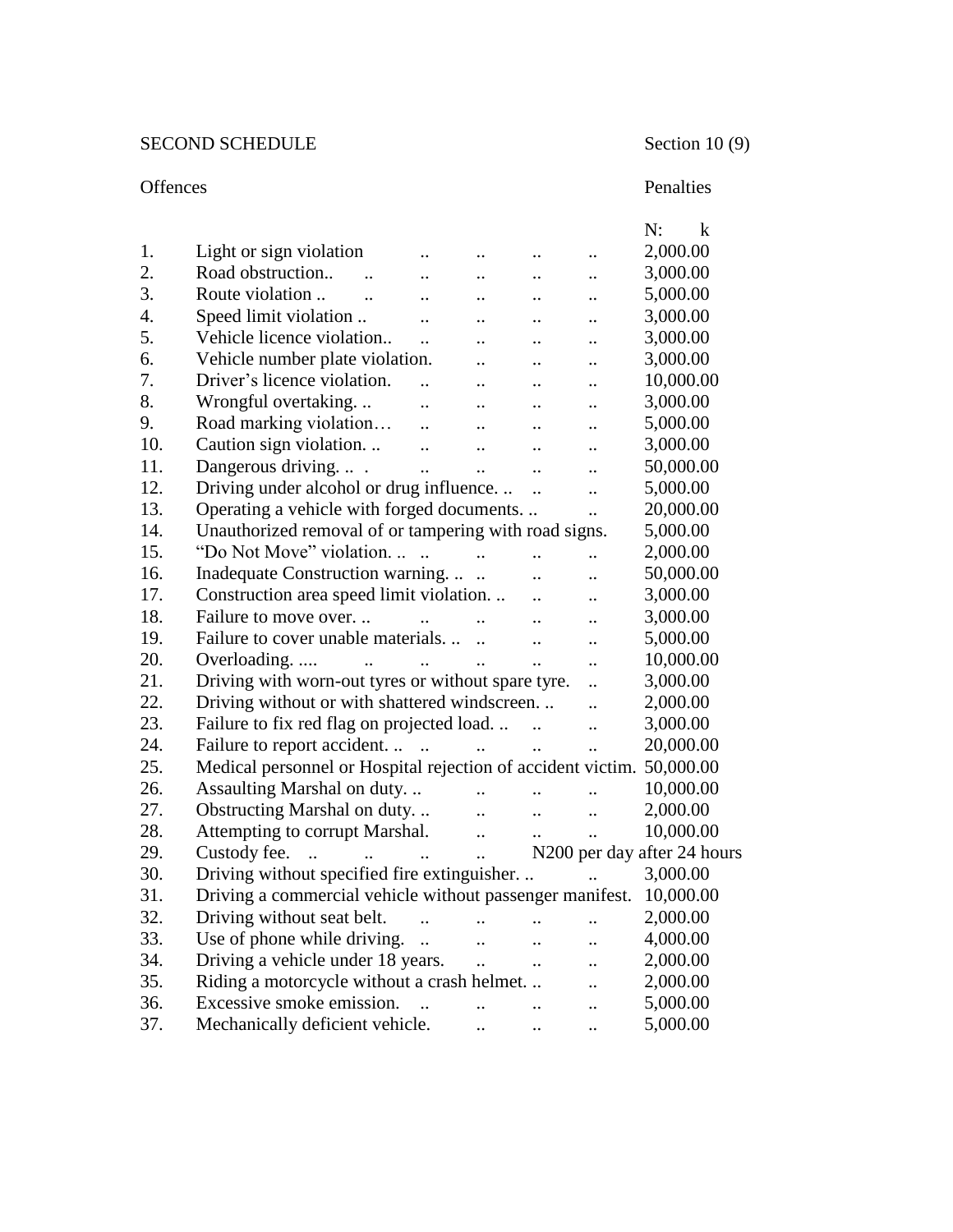I certify, in accordance with section 2 (1) of the Acts Authentication Act, Cap.4, Laws of the Federation of Nigeria 1990, that this is a true copy of the Bill passed by both Houses of National Assembly.

> *NASIRU IBRAHIM ARAB, Clerk to the National Assembly 24th day of June, 2007.*

### **EXPLANATORY MEMORANDUM**

This Act repeals the Federal Road Safety Commission Act, Cap. 141, Laws of the Federation of Nigeria, 1990 and establishes the Federal Road Safety Commission charged with the responsibility for traffic management, preventing and minimizing accidents on the highways, the supervision of users of such highways, the regulation of traffic and clearing of obstruction on any part of the highways, education drivers and motorists and other members of the public generally.

The Act also prescribes penalties for violation of its provisions.